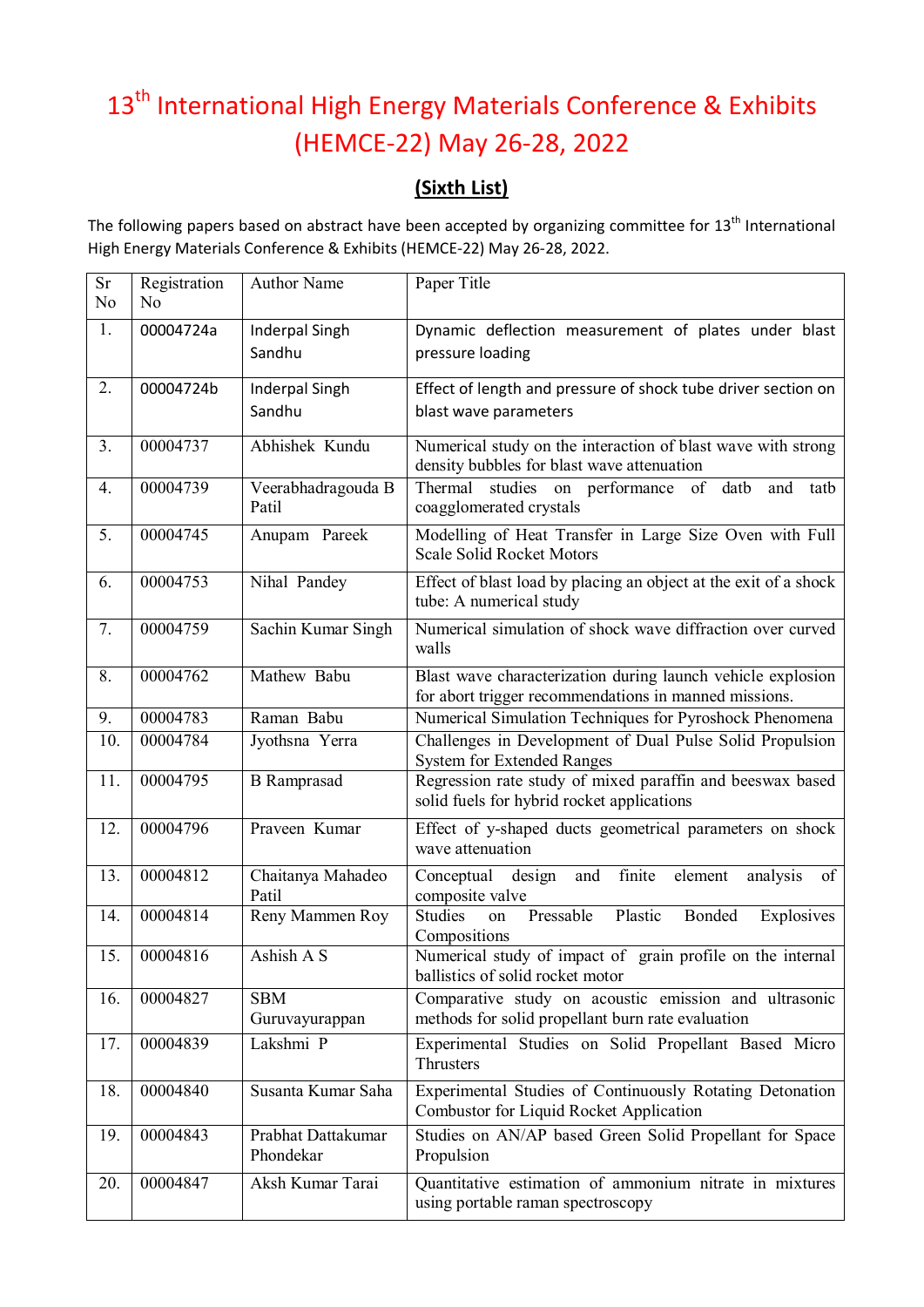| 21. | 00004851  | Saurabh Kumar<br>Sonkar          | Modelling of Heat Transfer in Composite Solid Propellants<br>with Embedded Metal Wire                                                       |
|-----|-----------|----------------------------------|---------------------------------------------------------------------------------------------------------------------------------------------|
| 22. | 00004861  | Remakanthan<br>Sasidharan Pillai | Non destructive evaluation of Crew escape system motors<br>and pyrodevices for the Human spaceflight programme using<br>radiography         |
| 23. | 00004862  | Girish N Namboodiri              | Quality and safety improvements in neutron radiography of<br>explosive transfer assembly (eta) of various types                             |
| 24. | 00004878  | Bijoy K. P                       | Spectroscopy and Ring Resonator-based Sarin Detection                                                                                       |
| 25. | 00004884  | Punit Kumar Pandey               | Suitability of skin material models in penetrating ballistic<br>impact                                                                      |
| 26. | 00004908  | Samuel Anurag<br>Nalam           | Filament Induced deflagration of aerosols/vapours<br>of<br>flammable liquids and High Energy Molecules                                      |
| 27. | 00004916  | Pankaj Prakash<br>Kadam          | An experimental investigation to optimize Inhibition Resin<br>processing parameters using automated weighing cum<br>mixing system           |
| 28. | 00004921  | Niyas Usman Abdul<br>Gafoor      | Health risk assessment in propellant bowl cleaning process                                                                                  |
| 29. | 00004934  | Rajwant Rai                      | Optical Technique for Dynamic Displacement Measurement<br>of Plates Under Blast Loading                                                     |
| 30. | 00004936  | Manisha Sharma                   | Study of effect of carbon nanotubes on the activation energy<br>of Al/MoO3 nanothermite                                                     |
| 31. | 00004939  | Priya Thakur                     | Study of energy release in Al/MoO3 nanothermite with<br>MWCNT as an additional fuel                                                         |
| 32. | 00004953  | Karan Roy                        | Study of the structure of nanothermites reinforced with CNT                                                                                 |
| 33. | 00004957  | Divyanshu S<br>Morghode          | Impact analysis of high velocity projectile on armour<br>materials                                                                          |
| 34. | 00004970  | Prabhat Kumar                    | Dissimilar joining of magnesium and aluminium alloys by<br>explosivewelding                                                                 |
| 35. | 00005214  | Alpana Bhagatji                  | In-situ detonation velocity measurement of smaller high<br>explosive samples using Chirped Fiber Bragg Gratings                             |
| 36. | 00005222  | Ajay Kumar<br>Chinnam            | Novel Energetic materials with High Performance and<br>Tunable Sensitivity                                                                  |
| 37. | 00004788a | Sai Shiva<br>Sakaraboina         | Three dimensional hydrodynamic simulation study of laser<br>induced material and shock wave blow-off from thin<br>aluminum and copper films |
| 38. | 00004833a | Pawan Kumar Verma                | Study of Effect of Humidity on Mechanical Properties of<br>HTPB based Composite Propellant                                                  |
| 39. | 00004833b | M Pandu Ranga<br>Sarma           | Study on Ignition Transient of Solid Rocket Motors<br>Some Thoughts and Results / Observations from Pyrotechnic<br>Igniter Studies          |
| 40. | 00004863b | Parate, B                        | Design<br>Analysis<br>of<br>Cartridge<br>Case<br>for Exploded Ordnance Disruptor Applications                                               |
| 41. | *         | Gangadhar PV*                    | A study on Bonded Explosive Mechanical Property variation<br>with RDX particle size                                                         |
| 42. | 00005747  | P S K Koushik                    | Study of variation of burn rate in Ballistic Evaluation Motor<br>due to offset and tilting of mandrel                                       |